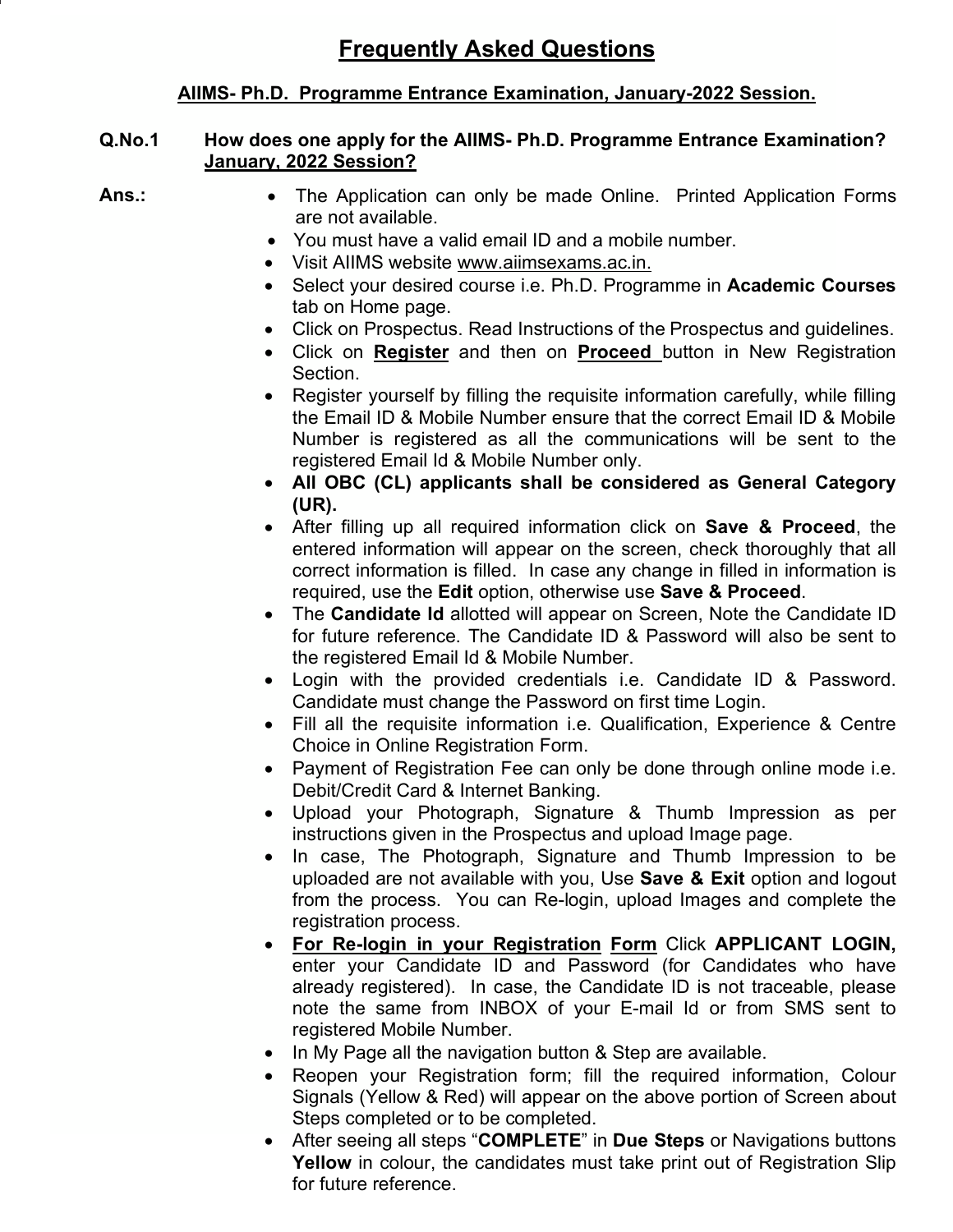# **Q.No. 2 How do I get password for logging in?**

**Ans.:** During the process of online registration Login credentials will be sent to your Registered Email Id and Mobile Number. You must change the Password at first Login and keep the password that has been changed, confidential till the end of the admission process. Sharing of password can result in its misuse by somebody else.

### **Q.No. 3 If I forget my password that I have changed at first time Login during the process of registration, how can I retrieve it?**

**Ans.:** To retrieve the forgotten password, the following process is followed:

You are required to enter Candidate ID generated at the time of registration and registered Email Id and Mobile Number in **Forgot Login Details** page. The above data submitted by you will be validated with your registered "database". If the above entries match, only then Email having your password will be sent to your registered Email Id.

#### **IMPORTANT**

All candidates are advised to remember Candidate ID, Password and also retain their application form and admit card printout till completion of admission process.

#### **Q.No. 4 In case I have Birth Certificate / Caste Certificate/ other certificate(s) in regional language, will this be acceptable at the time of reporting?**

**Ans.:** Certificates issued by the competent authority should be in English or Hindi language. Please remember that some states insist for certificate in English language only. Candidates are advised to carry Certified Copy of English version of the original certificate, in case certificate issued is in other than English or Hindi language along with original certificate.

#### **Q.No. 5 If there is a discrepancy in spelling of name in documents and application form, what I have to do?**

**Ans.:** If there is discrepancy in spelling of name in documents, you must carry proof that the documents belong to you in the form of an affidavit.

## **Q.No.6 What would be the problem when I cannot login?**

**Ans.:** Please read User manual available on website. Follow the instructions about use of browser. (Internet Explore 7 or above/Mozilla Firefox / chrome). Check the Candidate ID and password sent to registered Email Id and Mobile Number at the time of registration. The internet connection should be uninterrupted. If internet connection interruption takes place, the IP address which is being monitored will change and a session expired message will be displayed. Please try to login from other computer from which other candidate(s) has logged in successfully, if possible.

## **Q.No. 7 I cannot login, what may be the problem (s)?**

**Ans.** This can happen if Candidate ID typed is incorrect or password typed is incorrect. Password is case sensitive, therefore use password which was created. In case password is forgotten, that can be recovered by using **Forgot Login Details** link available on Login Page.